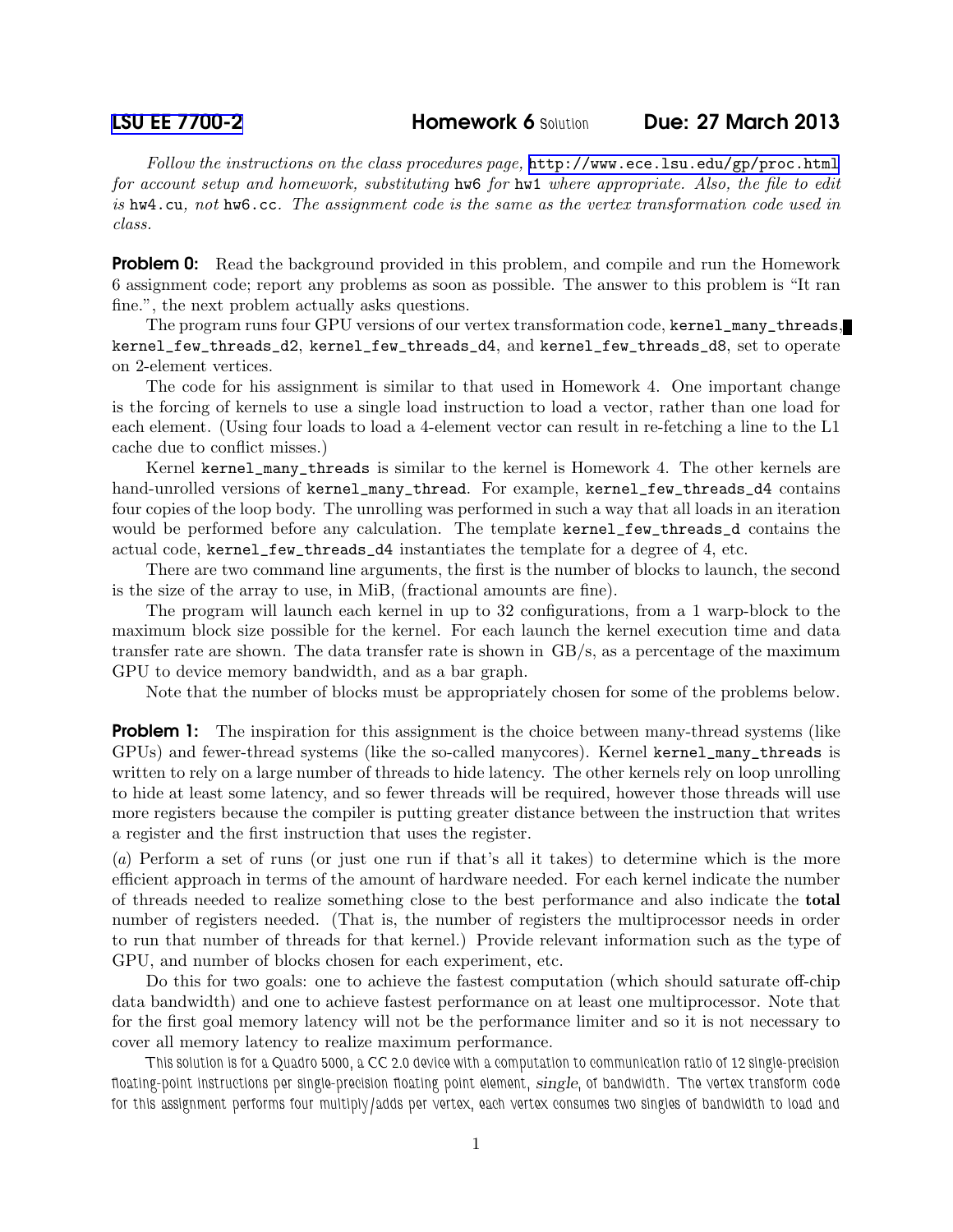two to store. If every instruction were a MADD the ratio would be 1, but we need to consider loads, stores, and loop index arithmetic. Lets assume an ideal version of the code in which there is no loop index arithmetic, just a vector load and store. Then the number of instructions per vertex is 6, and so the ratio is 1.5. In real code there will typically be one set of loop index arithmetic instructions per iteration, and this will make the ratio higher (making it less likely to be bandwidth bound). If we assume 5 loop index instructions per iteration and an unrolling of degree  $d$  then the number of instructions per vertex is  $4+2+5/d$ .

Since one goal of the experiments is to determine which is the most efficient method of hiding latency, it's important to run configurations which are not bandwidth bound. The easiest way to do that is to reduce the number of blocks. On a Quadro 5000 there are 11 MP, if only one MP is used then the FP capability will be reduced by  $\frac{1}{11}$ , but the data bandwidth will not be effected. That changes the computation to communication ratio to the Quadro 5000 to  $\frac{12}{11}$  which is lower than 1.5 and so even the most aggressive code,  $d \to \infty$ , will be compute bound.

Two sets of experiments were run. For the first, the number of blocks is set to one, for the second the number of blocks was chosen to match the number of multiprocessors, eleven.

The original code shows the performance versus the number of warps. For each kernel in each run the minimum number of warps yielding something close to maximum performance will be found. For example, in the d8 kernel 11 warps yielded close to maximum performance (see the table below), 20.7% of maximum bandwidth. (Ten warps yielded 19.9%, a little less, and 12 yielded 20.9%, only a tiny bit more, but small enough to ignore.)

Increasing the number of warps beyond this minimum does not significantly increase performance because some resource is saturated. Since our goal is to hide all latency we would like the saturated resource to be CUDA cores. That is, we want there to be at least two warps ready to execute at any time.

If our configuration is bandwidth limited (for example, running with 11 blocks) then load latency will increase beyond its nominal value (on the order of 400 cycles), the latency will include waiting time as well as the time needed to actually access the memory and for the trip to memory and back. No matter how many warps are present the system will eventually reach a point at which there are no warps ready for execution (because they are all waiting for memory).

The table below shows the minimum number of warps needed to saturate the system for one-block (execute-limited) and eleven-block (bandwidth-limited) runs of the unmodified assignment code.

|          |      | $---Single-Block-----$ | ---Eleven-Blocks-- |       |          |      |       |
|----------|------|------------------------|--------------------|-------|----------|------|-------|
| Kernel   | Regs | Min                    | Pct                | Tot   | Min      | Pct  |       |
|          |      | Warps                  | ΒW                 | Regs  | Warps BW |      |       |
| Many Thd | 11   | 32                     | 18.5               | 11264 | 22       | 81.6 | 7744  |
| Degree 2 | 14   | 24                     | 20.5               | 10752 | 17       | 82.1 | 7616  |
| Degree 4 | 21   | 12                     | 20.9               | 8064  | 16       | 80.3 | 10752 |
| Degree 8 | 27   | 11                     | 20.7               | 9504  | 13       | 79.6 | 11232 |

For the single block experiments it was seemingly not possible to fully cover latency with 32 warps using the many threads kernel. Successively fewer warps were needed with greater unrolling. Notice, however, that going from degree 4 to 8 only reduces the number of warps by 1. Looking at the number of registers needed, the degree 4 unrolling is best, using less than 72% of the registers needed by the many-threads code.

(b) Comment on whether these experiments allow one to conclude that the many-threads or fewerthreads approach is better. An answer might start "These experiments don't show the full benefit of the fewer-threads approach because the code in kernel\_few\_threads\_d . . ."

**Problem 2:** Perform the following hand analysis of kernels kernel\_many\_threads and kernel\_few\_threads\_d4. Locate the assembler code (in the file ending with sass) and identify the loop body for each routine (for routine kernel\_few\_threads\_d4 do the unrolled loop, not the loop at the end).

Estimate the latency of the loop body under the assumption that memory instructions have a 400-cycle latency and all others have a 24-cycle latency.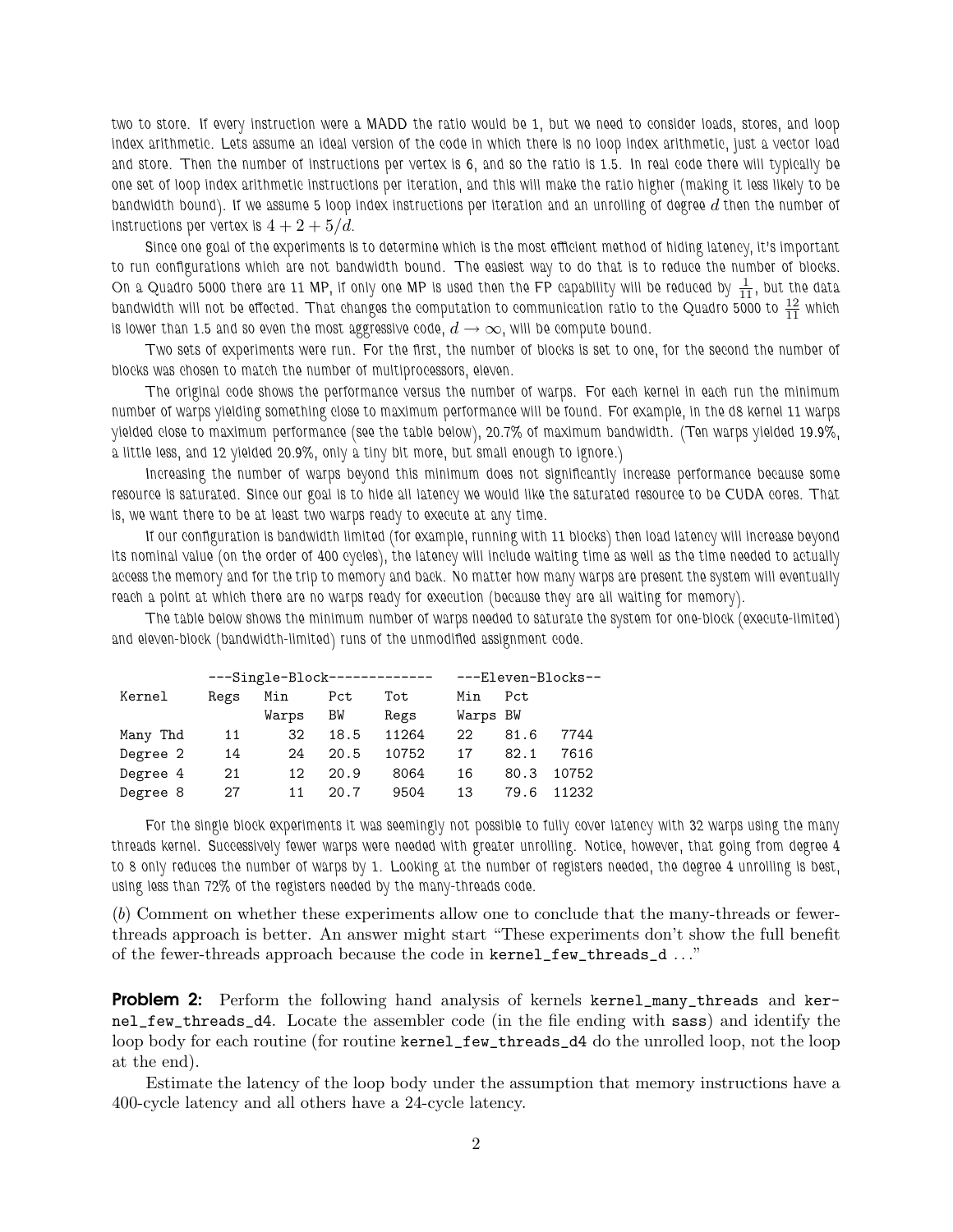Here are some miscellaneous facts: Instructions with a .X completer depend on the most recent instruction with a .CC completer. Sixty-four bit load instructions load a pair of registers, the named destination is only the first of two. For example, this load LD.E.64 R2, [R8]; instruction loads both register R2 and R3. The 128-bit load instructions load four registers.

To find the latency of the loop body (a single iteration) determine the latest time that an instruction will start. For convenience assume a device of CC 2.0, so that instruction  $i + 1$  starts two cycles after instruction  $i$  when it is not dependent on prior instructions. A dependent instruction starts when its operands have been computed based on the start time and the latencies given above.

In the example below, instruction 0 starts at time 0 and its result is ready at time 24. Instruction 1 starts at 2 since it's not dependent on 0. However, 2 depends on 0 because of R10 and so it must wait until 24 to start. Instruction 3 depends on instruction 2 through the carry bit (the .CC to .X dependence). Instruction 4 can start at cycle 50 since by then its operands will be available.

```
0: MOV32I R10, 0x8; // Start at 0, result ready at 24
1: IMUL.HI R4, R0, 0x8; // Start at 2, result ready at 26
2: IMAD R8.CC, R0, R10, c [0x2] [0x30]; // Start at 24 (dep on 1st insn via R10) rdy at 48
3: IADD.X R9, R4, c [0x2] [0x34]; // Start at 48 (dep on prev via CC) rdy at 72
4: IMAD R6.CC, R0, R10, c [0x2] [0x40]; // Start at 50, result ready at 74
...
```
Use the following method to help find dependencies. In Emacs put the cursor over the start of a destination register, perhaps the first R10 in the example above. Then press C-s C-w (control-s followed by a control w). This should highlight all occurrences of R10. (The C-s starts a search, and C-w tells Emacs to search for other occurrences of the word under the cursor. A second C-s would move to the next occurrence.) Press C-g to exit the search.

(a) Show the latency of the loop body of each kernel, as described above.

The latency of many\_threads is 484 cycles and the latency of d4 is 578 cycles. The starting cycle for each instruction is shown below. If an instruction had to wait for a source operand the dependent instruction address appears after the start cycle.

```
many_threads:
```

| $/*0038*/$ IMUL.HI R4, R0, 0x8;                                      | $\frac{1}{10}$ 0 |                                 |  |
|----------------------------------------------------------------------|------------------|---------------------------------|--|
| $/*0040*/$ IMAD R8.CC, R0, R10, c $[0x2]$ $[0x30]$ ; // 2            |                  |                                 |  |
| /*0048*/ IADD.X R9, R4, c [0x2] [0x34];                              |                  | $\frac{1}{26}$ dep 0x40         |  |
| /*0050*/ IMAD R6.CC, R0, R10, c [0x2] [0x40];                        | 1/28             |                                 |  |
| $/*0058*/$ IADD RO, RO, c $[0x2]$ $[0x0]$ ;                          | 1/30             |                                 |  |
| $/*0060*/$ LD.E.64 R2, [R8];                                         | 1/32             |                                 |  |
| /*0068*/ IADD.X R7, R4, c [0x2] [0x44];                              | 1/34             |                                 |  |
| /*0070*/ ISETP.LT.AND PO, pt, RO, c [0x2] [0x14], pt; // 54 dep 0x58 |                  |                                 |  |
| /*0078*/ FFMA R4, R2, c[0x2][0x4],RZ;                                |                  | $\frac{1}{432}$ dep 0x60        |  |
| /*0080*/ FFMA R2, R2, c [0x2] [0xc], RZ;                             | 1/434            |                                 |  |
| $/*0088*/$ FFMA R4, R3, c [0x2] [0x8], R4; // 456 dep 0x78           |                  |                                 |  |
| /*0090*/ FFMA R5, R3, c [0x2] [0x10], R2;                            | 1/458            |                                 |  |
| $/*0098*/$ ST.E.64 [R6], R4;                                         |                  | $\frac{1}{482}$ dep 0x90 via R5 |  |
| $/*00a0*/$ @PO BRA $0x38$ ;                                          | 1/484            |                                 |  |
|                                                                      |                  |                                 |  |

| Function : kernel_few_threads_d4    |                  |  |
|-------------------------------------|------------------|--|
| $/*0088*/$ IMAD R10, R16, R15, R14; | $\frac{1}{10}$ 0 |  |
| $/*0090*/$ IADD RO, RO, R16;        | $\frac{1}{2}$    |  |
| $/*0098*/$ IADD R15, R15, 0x1;      | 1/4              |  |
| $/*00a0*/$ IMUL.HI R11, R10, 0x8;   | $\frac{1}{8}$    |  |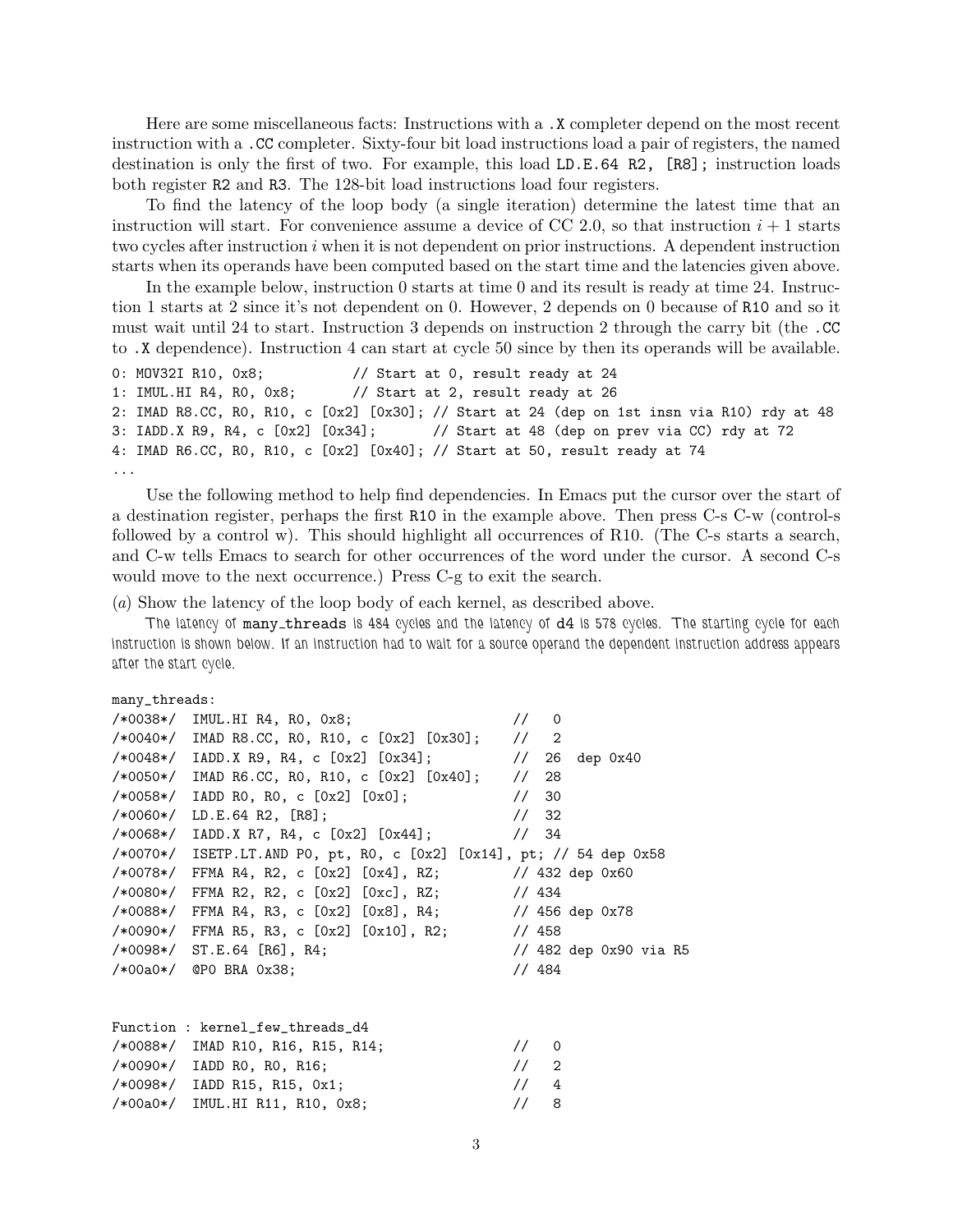|          | /*00a8*/ IMAD R12.CC, R10, R18, c [0x2] [0x30]; // 24 dep 0x88 |        |                                   |  |
|----------|----------------------------------------------------------------|--------|-----------------------------------|--|
|          | $/*00b0*/$ ISETP.LT.AND PO, pt, RO, R17, pt; // 26 dep 0x90    |        |                                   |  |
|          | /*00b8*/ IADD.X R13, R11, c [0x2] [0x34]; // 48 dep 0xa8       |        |                                   |  |
|          | /*00c0*/ IMAD R10.CC, R10, R18, c [0x2] [0x40]; //             | 50     |                                   |  |
|          | $/*00c8*/$ LD.E.64 R8, [R12];                                  |        | $\frac{1}{2}$ 72 dep 0xb8 via R13 |  |
|          | $/*00d0*/$ LD.E.64 R4, [R12+0x100];                            | 1/74   |                                   |  |
|          | $/*00d8*/$ LD.E.64 R2, $[R12+0x200]$ ;                         | 1/76   |                                   |  |
|          | $/*00e0*/$ LD.E.64 R6, [R12+0x300];                            | 1/78   |                                   |  |
|          | /*00e8*/ IADD.X R11, R11, c [0x2] [0x44];                      | 1/80   |                                   |  |
|          | $/*00f0*/$ FFMA R12, R8, c [0x2] [0x4], RZ; // 472 dep 0xc8    |        |                                   |  |
|          | /*00f8*/ FFMA R13, R8, c [0x2] [0xc], RZ;                      | 1/474  |                                   |  |
|          | /*0100*/ FFMA R19, R4, c[0x2][0x4],RZ;                         | // 476 |                                   |  |
|          | /*0108*/ FFMA R8, R9, c $[0x2]$ $[0x8]$ , R12; // 496 dep 0xf0 |        |                                   |  |
|          | /*0110*/ FFMA R9, R9, c $[0x2]$ $[0x10]$ , R13; // 498         |        |                                   |  |
|          | /*0118*/ FFMA R20, R4, c[0x2][0xc],RZ;                         | 1/500  |                                   |  |
|          | /*0120*/ FFMA R12, R2, c[0x2][0x4],RZ;                         | 1/502  |                                   |  |
|          | /*0128*/ FFMA R4, R5, c [0x2] [0x8], R19;                      | 1/504  |                                   |  |
|          | $/*0130*/$ ST.E.64 [R10], R8;                                  |        | $1/$ 522 dep 0x110                |  |
|          | /*0138*/ FFMA R13, R2, c [0x2] [0xc], RZ;                      | 1/524  |                                   |  |
|          | /*0140*/ FFMA R19, R6, c [0x2] [0x4], RZ;                      | 1/526  |                                   |  |
|          | /*0148*/ FFMA R6, R6, c[0x2][0xc],RZ;                          | 1/528  |                                   |  |
|          | /*0150*/ FFMA R5, R5, c [0x2] [0x10], R20;                     | 1/530  |                                   |  |
| /*0158*/ | FFMA R2, R3, c [0x2] [0x8], R12;                               | 1/532  |                                   |  |
|          | /*0160*/ FFMA R3, R3, c [0x2] [0x10], R13;                     |        | $\frac{1}{3}$ 548 dep 0x138       |  |
|          | $/*0168*/$ FFMA R8, R7, c $[0x2]$ $[0x8]$ , R19; // 550        |        |                                   |  |
|          | /*0170*/ FFMA R9, R7, c [0x2] [0x10], R6;                      | 1/552  |                                   |  |
|          | $/*0178*/$ ST.E.64 [R10+0x100], R4;                            | 1/554  |                                   |  |
|          | /*0180*/ ST.E.64 [R10+0x200], R2;                              |        | $1/572$ dep $0x160$               |  |
|          | $/*0188*/$ ST.E.64 [R10+0x300], R8;                            |        | $\frac{1}{10}$ 576 dep 0x170      |  |
| /*0190*/ | @PO BRA 0x88;                                                  | 1/578  |                                   |  |

(b) Count the number of instructions in the loop bodies. There are 14 and 34 instructions.

(c) Based on the answer to the last two parts, determine the minimum number of warps per multiprocessor needed to make full use of the CUDA cores on a device of compute capability 2.0. Assume unlimited data bandwidth (but global load latency is still 400 cycles). Note that this is a lower bound on the number of warps needed to completely hide latency.

The many-threads kernel has a latency of 484 cycles and consists of 14 instructions. A CC 2.0 SM has 32 CUDA cores, so over 484 cycles  $484 \times 32 = 15488$  instructions or 484 warps could be executed (issued or started would be the more precise word). Since a loop body has 14 instructions it would take at least  $\lceil 484/14 \rceil = 35$  warps to have enough instructions to keep all the CUDA cores busy. Note that this is a lower bound, meaning due to scheduling issues more warps would be needed. Also note that a CC 2.0 device can have up to 48 warps per MP, but the limit for a block is 32, meaning that to realize the 35-warp minimum one would need to have, say, two 18-warp blocks per multiprocessor.

For the d4 kernel  $578/34 = 17$  warps would be needed. Fewer warps are needed because more loads are allowed to overlap.

(d) Using data from the device used in the previous problem, determine the minimum number of warps per multiprocessor needed to make full use of the memory bandwidth.

The many-threads kernel reads two singles (8 bytes) and writes two singles in an iteration, for a total of 16 bytes.

The device used for these experiments is a Quadro 5000 with a clock frequency of 1.03 GHz and bandwidth of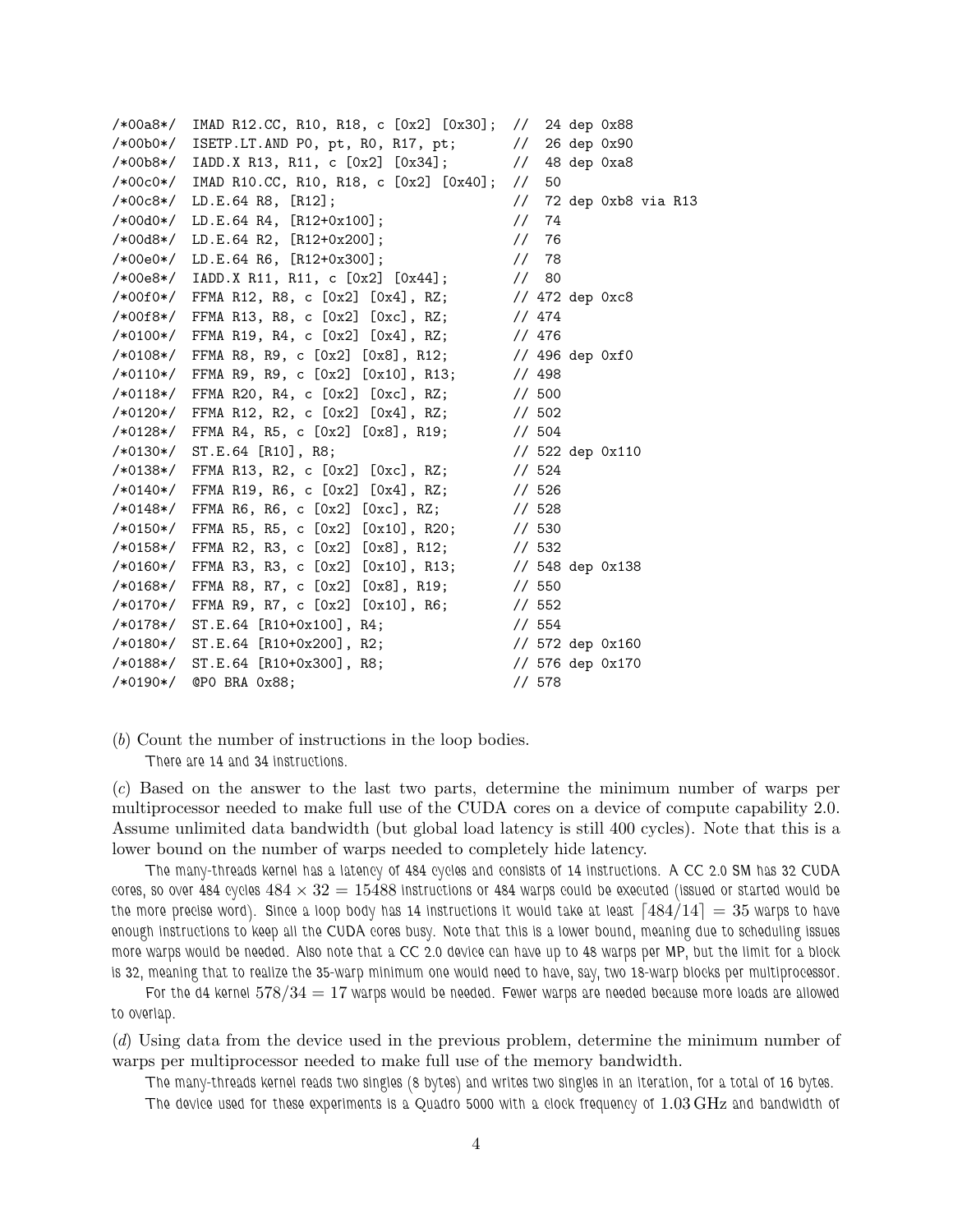$120\,\rm{GB/s}.$  A single thread of the many-threads will use  $16\,\rm{B}\frac{1.03\,\rm{GHz}}{484} = 0.034\,\rm{GB/s}$  of bandwidth. To saturate the bandwidth would require  $120/0.034 = 3524$  threads or 110 warps, or 10 warps per MP.

For the d4 kernel a single iteration operates on four vertices, and so moves 64 bytes. The bandwidth consumed is  $64\,\rm B\frac{1.03\,\rm GHz}{578}=114\,\rm GB/s$ . To saturate bandwidth one would need 1052 threads or 33 warps or just 3 warps per MP. (e) Compare these answers to the experiments performed in the previous problem. Comment on how closely they agree.

The hand analysis determined that it would take at least 35 warps for many-threads to hide all latency, and that is consistent with experimental results.

The hand analysis of d4 predicted that 17 warps would be needed, but experiments showed that performance topped out at 12 warps. One possible reason for the discrepancy is the assumption that all instructions use the 32 CUDA cores. In fact, the integer multiply and madd instructions, and the loads and stores only have 16 functional units available. There are 12 such instructions in d4. Another reason for the discrepancy is that some other resource is saturated, perhaps due to the order of accessed elements.

## Raw data used for Problem 1

```
GPU 0: Tesla K20c @ 0.71 GHz WITH 4799 MiB GLOBAL MEM
GPU 0: CC: 3.5 MP: 13 CC/MP: 192 TH/BL: 1024
GPU 0: SHARED: 49152 B CONST: 65536 B # REGS: 65536
GPU 0: L2: 1280 kiB MEM to L2: 208.0 GB/s SP 1760.9 GFLOPS OP/ELT 33.86
GPU 1: Quadro 5000 @ 1.03 GHz WITH 2559 MiB GLOBAL MEM
GPU 1: CC: 2.0 MP: 11 CC/MP: 32 TH/BL: 1024
GPU 1: SHARED: 49152 B CONST: 65536 B # REGS: 32768
GPU 1: L2: 640 kiB MEM to L2: 120.0 GB/s SP 361.2 GFLOPS OP/ELT 12.04
Using GPU 1
CUDA Routine Resource Usage:
For kernel_many_threads:
```
0 shared, 72 const, 0 loc, 11 regs; 1024 max threads per block. For kernel\_few\_threads\_d2: 0 shared, 72 const, 0 loc, 14 regs; 1024 max threads per block. For kernel\_few\_threads\_d4: 0 shared, 72 const, 0 loc, 21 regs; 1024 max threads per block. For kernel\_few\_threads\_d8:

0 shared, 72 const, 0 loc, 27 regs; 1024 max threads per block.

Preparing for 1 blocks operating on 1048576 vectors of 2 elements. Running kernel kernel\_many\_threads which uses 11 regs.

| Num | Time      | Data |      |        |
|-----|-----------|------|------|--------|
| Wps | S         | GB/s | Pct  |        |
| 1   | 21227.200 | 0.79 | 0.7% | $\ast$ |
| 2   | 10782.112 | 1.56 | 1.3% | $\ast$ |
| 3   | 7108.608  | 2.36 | 2.0% | $\ast$ |
| 4   | 5282.432  | 3.18 | 2.6% | **     |
| 5   | 4267.552  | 3.93 | 3.3% | $**$   |
| 6   | 3650.496  | 4.60 | 3.8% | **     |
| 7   | 3115.680  | 5.38 | 4.5% | ***    |
| 8   | 2750.016  | 6.10 | 5.1% | ***    |
| 9   | 2454.112  | 6.84 | 5.7% | ***    |
| 10  | 2222.112  | 7.55 | 6.3% | ****   |
| 11  | 2011.360  | 8.34 | 7.0% | ****   |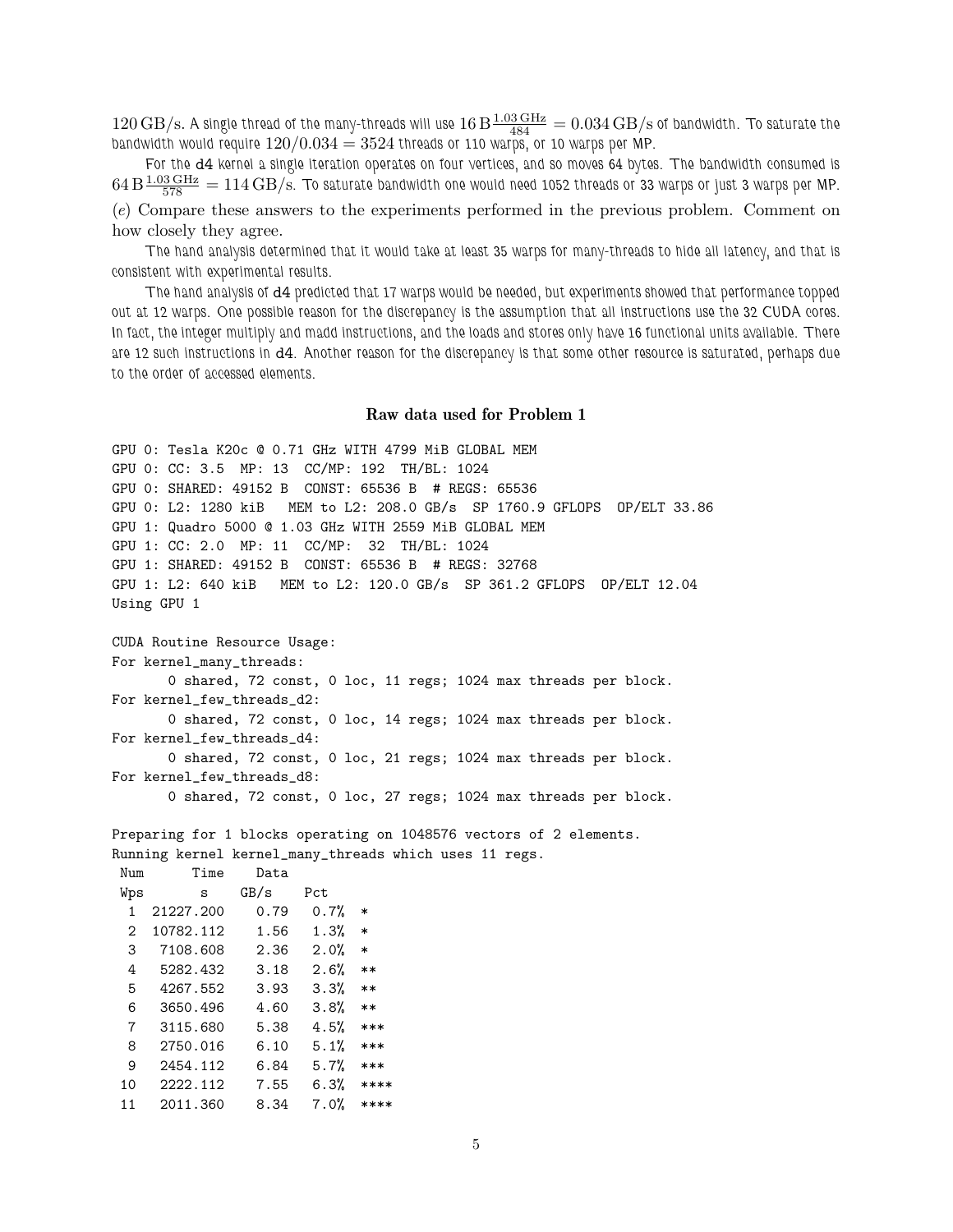| 12 | 1854.432 | 9.05  | 7.5%    | ****      |
|----|----------|-------|---------|-----------|
| 13 | 1711.712 | 9.80  | 8.2%    | *****     |
| 14 | 1601.280 | 10.48 | $8.7\%$ | *****     |
| 15 | 1497.248 | 11.21 | 9.3%    | *****     |
| 16 | 1397.088 | 12.01 | 10.0%   | *****     |
| 17 | 1330.080 | 12.61 | 10.5%   | ******    |
| 18 | 1244.352 | 13.48 | 11.2%   | ******    |
| 19 | 1200.896 | 13.97 | 11.6%   | ******    |
| 20 | 1141.920 | 14.69 | 12.2%   | ******    |
| 21 | 1088.928 | 15.41 | 12.8%   | *******   |
| 22 | 1051.840 | 15.95 | 13.3%   | *******   |
| 23 | 1003.136 | 16.72 | 13.9%   | *******   |
| 24 | 963.168  | 17.42 | 14.5%   | ********  |
| 25 | 928.128  | 18.08 | 15.1%   | ********  |
| 26 | 906.432  | 18.51 | 15.4%   | ********  |
| 27 | 874.656  | 19.18 | 16.0%   | ********  |
| 28 | 825.120  | 20.33 | 16.9%   | ********* |
| 29 | 820.416  | 20.45 | 17.0%   | ********* |
| 30 | 787.008  | 21.32 | 17.8%   | ********* |
| 31 | 774.304  | 21.67 | 18.1%   | ********* |
| 32 | 764.640  | 21.94 | 18.3%   | ********* |

Running kernel kernel\_few\_threads\_d2 which uses 14 regs.

| Num | Time      | Data  |             |                      |
|-----|-----------|-------|-------------|----------------------|
| Wps | S         | GB/s  | Pct         |                      |
| 1   | 11891.712 | 1.41  | 1.2%        | $\ast$               |
| 2   | 5725.792  | 2.93  | 2.4%        | $***$                |
| 3   | 3856.128  | 4.35  | $3.6\%$     | $***$                |
| 4   | 2995.104  | 5.60  | 4.7%        | ***                  |
| 5   | 2448.256  | 6.85  | $5.7\%$     | $***$                |
| 6   | 2022.112  | 8.30  | $6.9%$ **** |                      |
| 7   | 1749.920  | 9.59  | $8.0%$ **** |                      |
| 8   | 1507.680  | 11.13 |             | $9.3%$ *****         |
| 9   | 1353.792  | 12.39 |             | $10.3%$ ******       |
| 10  | 1235.872  | 13.58 |             | $11.3%$ ******       |
| 11  | 1144.224  | 14.66 |             | $12.2%$ ******       |
| 12  | 1056.416  | 15.88 |             | $13.2%$ *******      |
| 13  | 984.960   | 17.03 |             | $14.2%$ *******      |
| 14  | 890.752   | 18.83 |             | $15.7%$ ********     |
| 15  | 844.896   | 19.86 |             | $16.5%$ *********    |
| 16  | 820.544   | 20.45 |             | $17.0%$ *********    |
| 17  | 774.464   | 21.66 |             | $18.1%$ *********    |
| 18  | 746.304   | 22.48 |             | $18.7%$ **********   |
| 19  | 684.896   | 24.50 |             | 20.4% ************   |
| 20  | 665.312   | 25.22 |             | $21.0\%$ *********** |
| 21  | 661.856   | 25.35 |             | $21.1\%$ *********** |
| 22  | 642.304   | 26.12 |             | $21.8\%$ *********** |
| 23  | 638.304   | 26.28 |             | $21.9%$ ***********  |
| 24  | 619.520   | 27.08 | 22.6%       | ************         |
| 25  | 619.936   | 27.06 | 22.6%       | ************         |
| 26  | 625.376   | 26.83 |             | $22.4%$ ***********  |
| 27  | 620.992   | 27.02 | 22.5%       | ************         |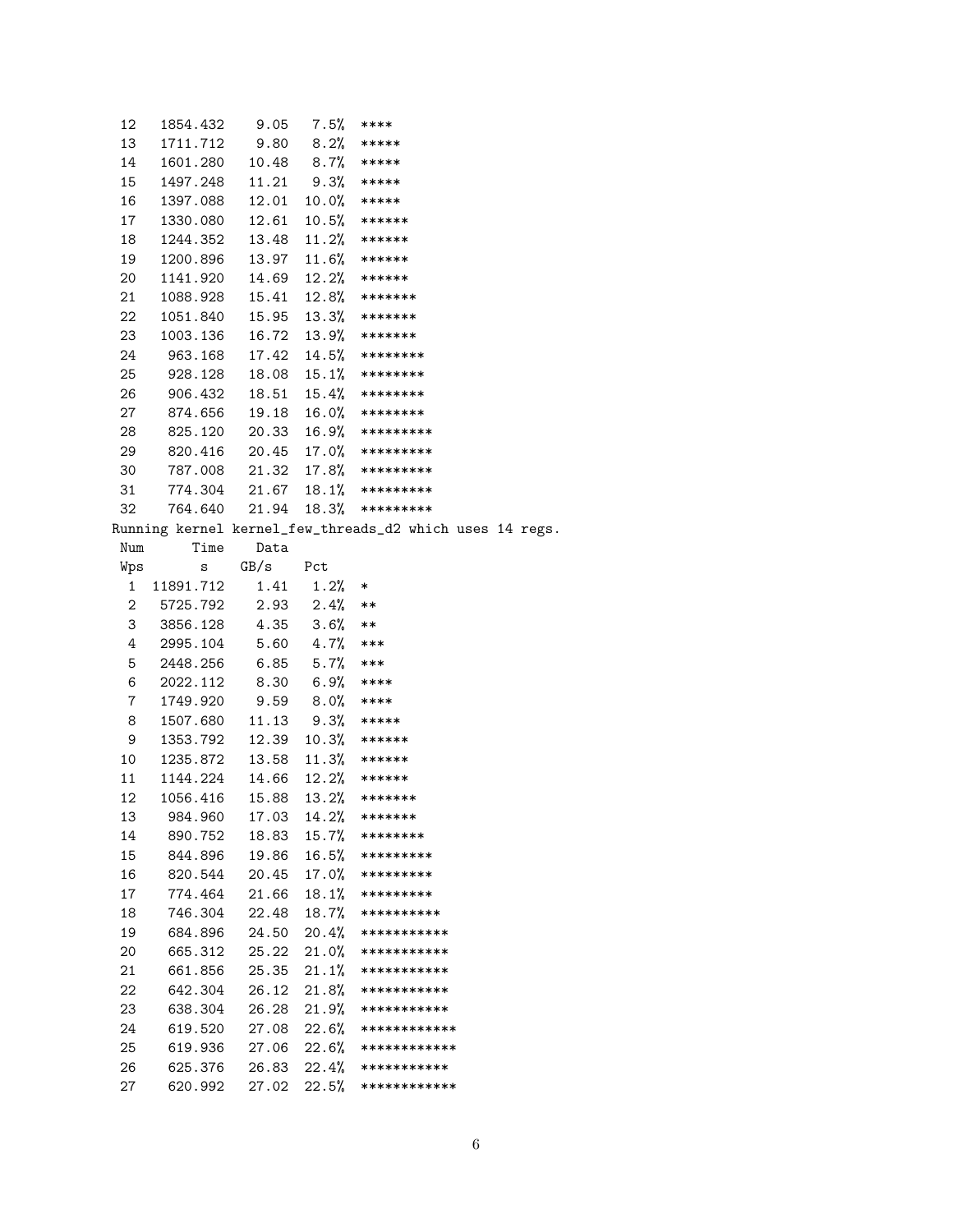| 28             | 624.832                      |                    |                 | $26.85$ $22.4\%$ ************                            |
|----------------|------------------------------|--------------------|-----------------|----------------------------------------------------------|
| 29             |                              |                    |                 | 623.456 26.91 22.4% ************                         |
|                |                              |                    |                 | 30 619.104 27.10 22.6% *************                     |
|                |                              |                    |                 | 31 619.872 27.07 22.6% *************                     |
| 32             |                              |                    |                 | 620.320 27.05 22.5% ************                         |
|                |                              |                    |                 | Running kernel kernel_few_threads_d4 which uses 21 regs. |
| Num            | Time                         | Data               |                 |                                                          |
| Wps            | s                            | GB/s               | Pct             |                                                          |
| 1              | 6800.608                     |                    | $2.47$ $2.1%$   | $***$                                                    |
| $\overline{2}$ | 3439.584                     | $4.88$ $4.1%$ **   |                 |                                                          |
| 3              | 2324.416                     |                    | $7.22$ 6.0% *** |                                                          |
| 4              | 1759.552                     | $9.53$ $7.9%$ **** |                 |                                                          |
| 5              | 1436.416  11.68  9.7%  ***** |                    |                 |                                                          |
| 6              |                              |                    |                 |                                                          |
| $7\phantom{.}$ | 1047.872                     | 16.01              |                 | $13.3%$ *******                                          |
| 8              | 927.232                      |                    |                 | $18.09$ $15.1%$ ********                                 |
| 9              | 831.552                      | 20.18              |                 | $16.8\%$ *********                                       |
| 10             | 761.504                      |                    |                 | $22.03$ $18.4%$ *********                                |
| 11             | 715.200                      |                    |                 | $23.46$ $19.5%$ **********                               |
| 12             | 668.576                      |                    |                 | 25.09 20.9% ***********                                  |
| 13             | 657.568                      |                    |                 | $25.51$ $21.3\%$ ************                            |
| 14             |                              |                    |                 | 647.840 25.90 21.6% ***********                          |
| 15             |                              |                    |                 | 649.184 25.84 21.5% ************                         |
| 16             | 643.904                      |                    |                 | 26.06 21.7% ***********                                  |
| 17             | 646.400                      |                    |                 | 25.95 21.6% ************                                 |
| 18             | 644.480                      |                    |                 | 26.03 21.7% ************                                 |
| 19             | 646.016                      |                    |                 | 25.97 21.6% ***********                                  |
| 20             | 649.280                      | 25.84              |                 | $21.5%$ ************                                     |
| 21             | 650.368                      |                    |                 | 25.80 21.5% ************                                 |
| 22             | 653.312                      | 25.68              |                 | $21.4\%$ ************                                    |
| 23             | 649.664                      | 25.82              |                 | $21.5%$ ************                                     |
| 24             | 652.608                      | 25.71              |                 | $21.4\%$ ************                                    |
| 25             | 655.616                      |                    |                 | $25.59$ $21.3\%$ ***********                             |
| 26             | 652.192                      |                    |                 | $25.72$ $21.4\%$ ************                            |
| 27             |                              |                    |                 | 662.464 25.33 21.1% ***********                          |
| 28             | 658.304                      |                    |                 | $25.49$ $21.2%$ ***********                              |
| 29             | 651.072                      | 25.77              | 21.5%           | ***********                                              |
| 30             | 655.200                      | 25.61              | 21.3%           | ***********                                              |
| 31             | 654.976                      | 25.62              | 21.3%           | ***********                                              |
| 32             | 650.528                      | 25.79              | 21.5%           | ***********                                              |
|                |                              |                    |                 | Running kernel kernel_few_threads_d8 which uses 27 regs. |
| Num            | Time                         | Data               |                 |                                                          |
| Wps            | S                            | GB/s               | Pct             |                                                          |
| 1              | 5651.040                     | 2.97               | 2.5%            | $***$                                                    |
| 2              | 2851.872                     | 5.88               | 4.9%            | ***                                                      |
| 3              | 1922.464                     | 8.73               | 7.3%            | ****                                                     |
| 4              | 1457.280                     | 11.51              | $9.6\%$         | *****                                                    |
| 5              | 1196.672                     | 14.02              | 11.7%           | ******                                                   |
| 6              | 1065.312                     | 15.75              |                 | $13.1%$ *******                                          |
| 7              | 917.120                      | 18.29              | 15.2%           | ********                                                 |
| 8              | 827.648                      | 20.27              | 16.9%           | *********                                                |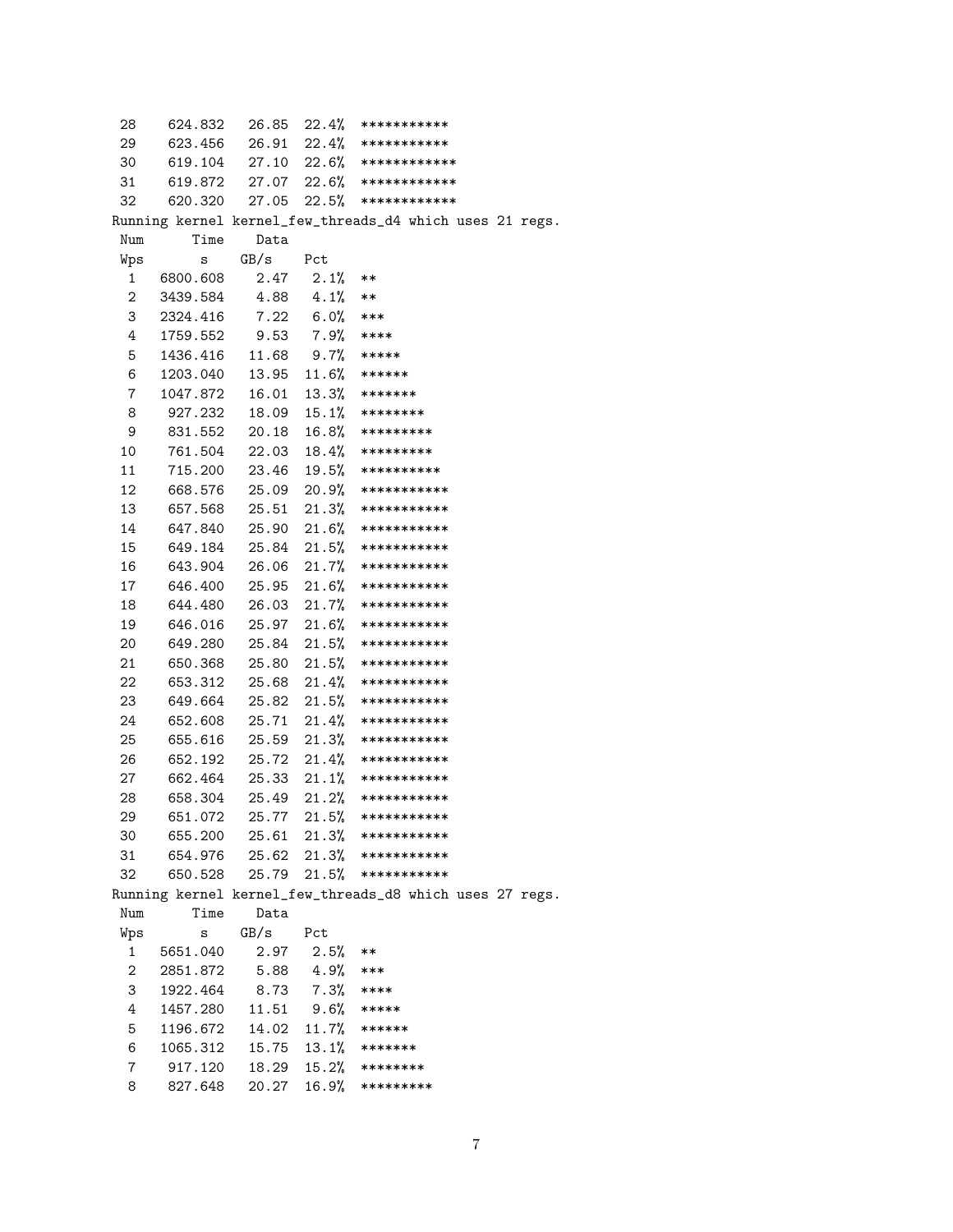| 9  | 743.616 | 22.56 | 18.8% | **********  |
|----|---------|-------|-------|-------------|
| 10 | 697.696 | 24.05 | 20.0% | **********  |
| 11 | 675.680 | 24.83 | 20.7% | *********** |
| 12 | 793.856 | 21.13 | 17.6% | *********   |
| 13 | 680.672 | 24.65 | 20.5% | *********** |
| 14 | 688.576 | 24.37 | 20.3% | **********  |
| 15 | 704.288 | 23.82 | 19.9% | **********  |
| 16 | 727.872 | 23.05 | 19.2% | **********  |
| 17 | 713.856 | 23.50 | 19.6% | **********  |
| 18 | 710.144 | 23.63 | 19.7% | **********  |
| 19 | 716.992 | 23.40 | 19.5% | **********  |
| 20 | 721.312 | 23.26 | 19.4% | **********  |
| 21 | 727.968 | 23.05 | 19.2% | **********  |
| 22 | 735.104 | 22.82 | 19.0% | **********  |
| 23 | 734.464 | 22.84 | 19.0% | **********  |
| 24 | 735.328 | 22.82 | 19.0% | **********  |
| 25 | 743.776 | 22.56 | 18.8% | **********  |
| 26 | 750.464 | 22.36 | 18.6% | **********  |
| 27 | 746.400 | 22.48 | 18.7% | **********  |
| 28 | 737.536 | 22.75 | 19.0% | **********  |
| 29 | 737.440 | 22.75 | 19.0% | **********  |
| 30 | 746.144 | 22.49 | 18.7% | **********  |
| 31 | 742.816 | 22.59 | 18.8% | **********  |
| 32 | 746.144 | 22.49 | 18.7% | **********  |

GPU 0: Tesla K20c @ 0.71 GHz WITH 4799 MiB GLOBAL MEM GPU 0: CC: 3.5 MP: 13 CC/MP: 192 TH/BL: 1024 GPU 0: SHARED: 49152 B CONST: 65536 B # REGS: 65536 GPU 0: L2: 1280 kiB MEM to L2: 208.0 GB/s SP 1760.9 GFLOPS OP/ELT 33.86 GPU 1: Quadro 5000 @ 1.03 GHz WITH 2559 MiB GLOBAL MEM GPU 1: CC: 2.0 MP: 11 CC/MP: 32 TH/BL: 1024 GPU 1: SHARED: 49152 B CONST: 65536 B # REGS: 32768 GPU 1: L2: 640 kiB MEM to L2: 120.0 GB/s SP 361.2 GFLOPS OP/ELT 12.04 Using GPU 1

CUDA Routine Resource Usage: For kernel\_many\_threads: 0 shared, 72 const, 0 loc, 11 regs; 1024 max threads per block. For kernel\_few\_threads\_d2: 0 shared, 72 const, 0 loc, 14 regs; 1024 max threads per block. For kernel\_few\_threads\_d4: 0 shared, 72 const, 0 loc, 21 regs; 1024 max threads per block. For kernel\_few\_threads\_d8: 0 shared, 72 const, 0 loc, 27 regs; 1024 max threads per block.

Preparing for 11 blocks operating on 1048576 vectors of 2 elements. Running kernel kernel\_many\_threads which uses 11 regs. Num Time Data Wps s GB/s Pct 1 1957.728 8.57 7.1% \*\*\*\*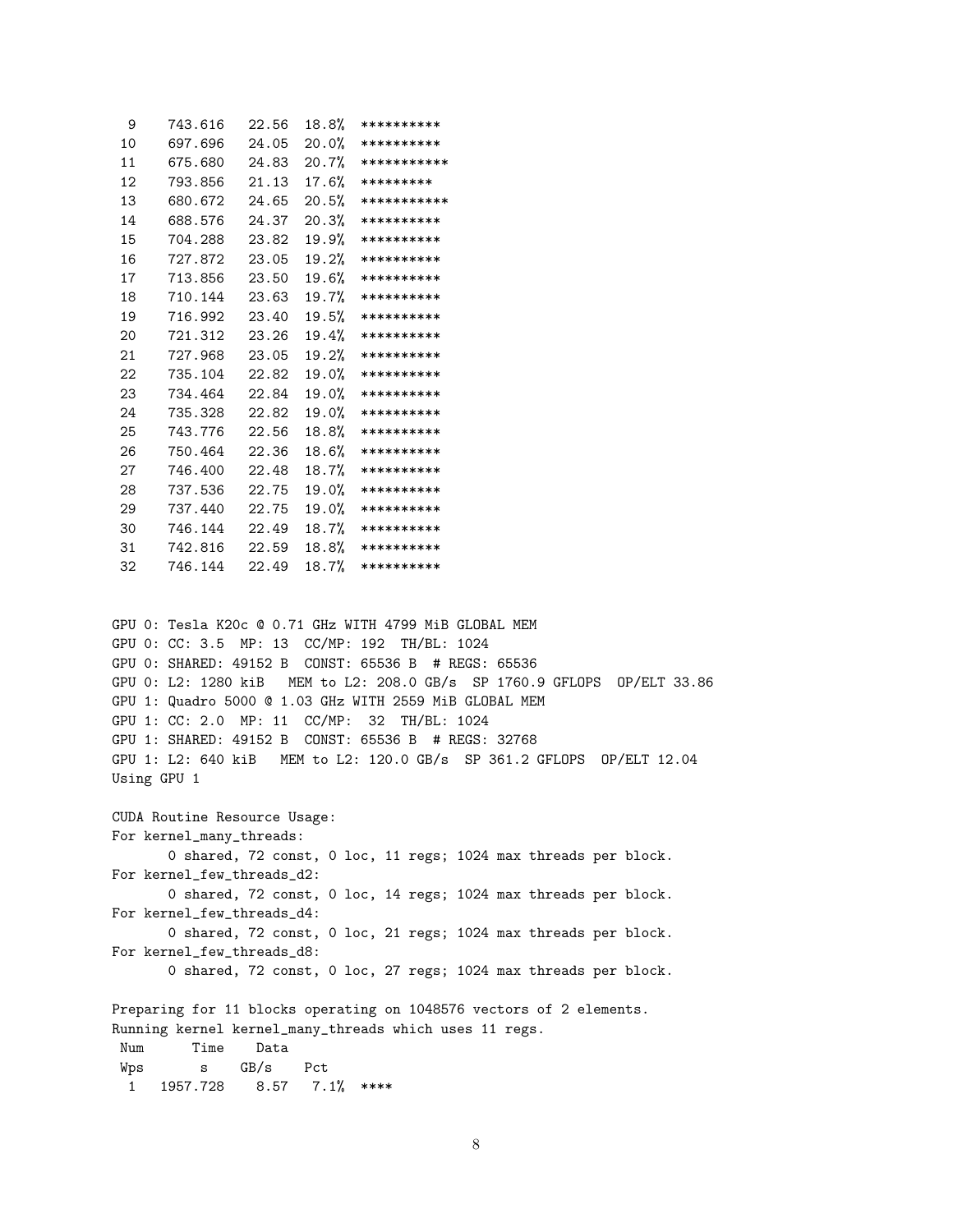| 2   | 1004.448 | 16.70 | 13.9% | *******                                                  |
|-----|----------|-------|-------|----------------------------------------------------------|
| 3   | 679.776  | 24.68 | 20.6% | ***********                                              |
| 4   | 510.528  | 32.86 | 27.4% | **************                                           |
| 5   | 442.048  | 37.95 | 31.6% | ****************                                         |
| 6   | 381.024  | 44.03 | 36.7% | ******************                                       |
| 7   | 332.736  | 50.42 | 42.0% | *********************                                    |
| 8   | 282.272  | 59.44 | 49.5% | *************************                                |
| 9   | 271.648  | 61.76 | 51.5% | **************************                               |
| 10  | 274.272  | 61.17 | 51.0% | *************************                                |
| 11  | 242.208  | 69.27 | 57.7% | *****************************                            |
| 12  | 241.792  | 69.39 | 57.8% | *****************************                            |
| 13  | 216.640  | 77.44 | 64.5% | ********************************                         |
| 14  | 222.912  | 75.26 | 62.7% | *******************************                          |
| 15  | 201.088  | 83.43 | 69.5% | ************************************                     |
| 16  | 196.032  | 85.58 | 71.3% | ************************************                     |
| 17  | 190.816  | 87.92 | 73.3% | *************************************                    |
| 18  | 192.192  | 87.29 | 72.7% | *************************************                    |
| 19  | 177.280  | 94.64 | 78.9% |                                                          |
| 20  | 174.304  | 96.25 | 80.2% |                                                          |
| 21  | 171.680  | 97.72 | 81.4% |                                                          |
| 22  | 170.048  | 98.66 | 82.2% |                                                          |
| 23  | 171.040  | 98.09 | 81.7% |                                                          |
| 24  | 170.432  | 98.44 | 82.0% |                                                          |
| 25  | 170.944  | 98.14 | 81.8% |                                                          |
| 26  | 171.328  | 97.92 | 81.6% |                                                          |
| 27  | 171.136  | 98.03 | 81.7% |                                                          |
| 28  | 171.456  | 97.85 | 81.5% |                                                          |
| 29  | 172.320  | 97.36 | 81.1% |                                                          |
| 30  | 172.352  | 97.34 | 81.1% |                                                          |
| 31  | 172.800  | 97.09 | 80.9% |                                                          |
| 32  | 173.056  | 96.95 | 80.8% |                                                          |
|     |          |       |       | Running kernel kernel_few_threads_d2 which uses 14 regs. |
| Num | Time     | Data  |       |                                                          |
| Wps | S        | GB/s  | Pct   |                                                          |
| 1   | 1089.856 | 15.39 | 12.8% | *******                                                  |
| 2   | 559.136  | 30.01 | 25.0% | *************                                            |
| 3   | 413.568  | 40.57 | 33.8% | *****************                                        |
| 4   | 302.848  | 55.40 | 46.2% | ***********************                                  |
| 5   | 317.152  | 52.90 | 44.1% | **********************                                   |
| 6   | 259.072  | 64.76 | 54.0% | ***************************                              |
| 7   | 244.352  | 68.66 | 57.2% | *****************************                            |
| 8   | 218.848  | 76.66 | 63.9% | ********************************                         |
| 9   | 217.888  | 77.00 | 64.2% | ********************************                         |
| 10  | 185.728  | 90.33 | 75.3% | **************************************                   |
| 11  | 181.856  | 92.26 | 76.9% |                                                          |
| 12  | 186.208  | 90.10 | 75.1% | **************************************                   |
| 13  | 190.784  | 87.94 | 73.3% | *************************************                    |
| 14  | 196.992  | 85.17 | 71.0% | ************************************                     |
| 15  | 199.616  | 84.05 | 70.0% | ************************************                     |
| 16  | 205.920  | 81.47 | 67.9% | ***********************************                      |
| 17  | 170.528  | 98.38 | 82.0% |                                                          |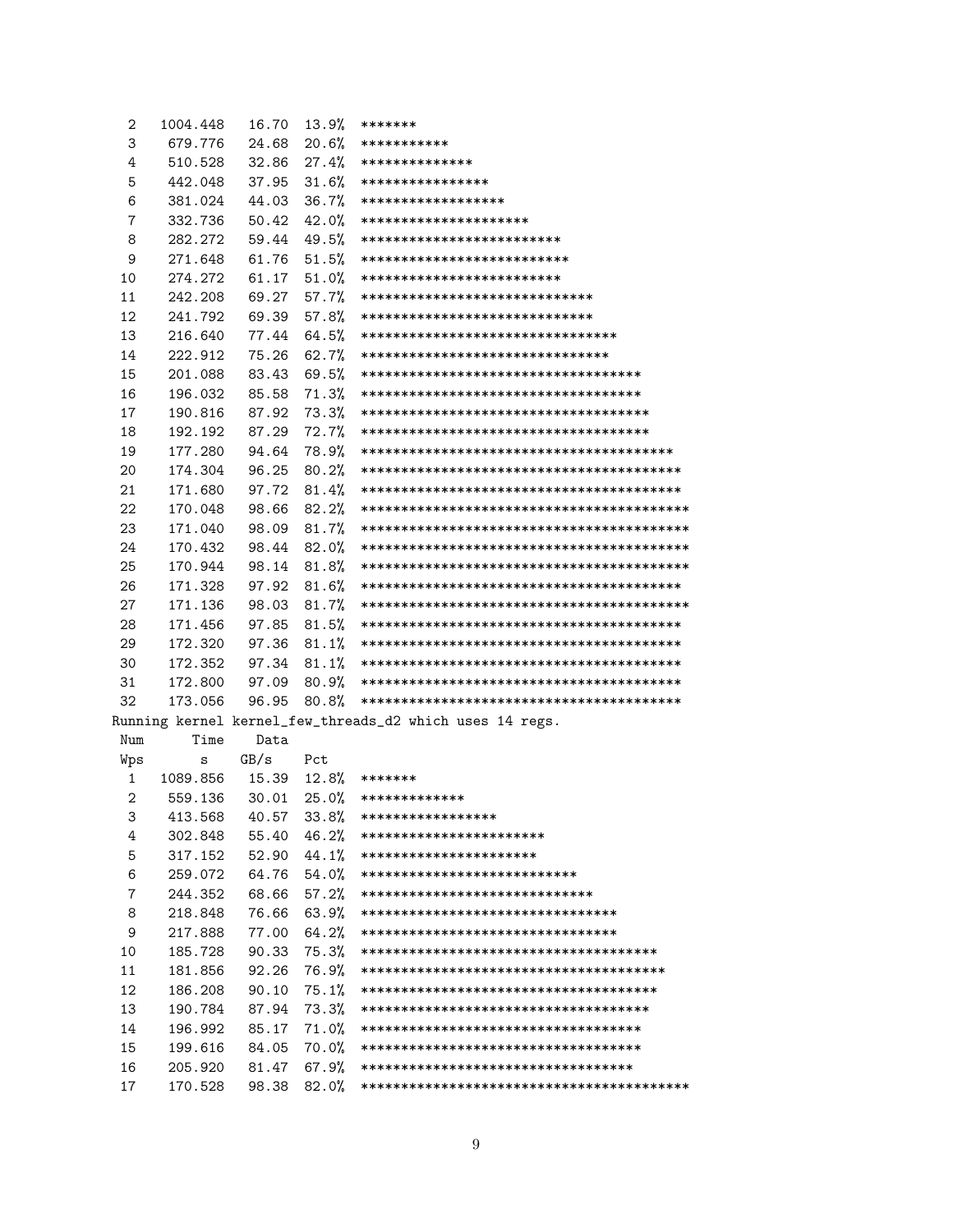| 18           | 171.488 | 97.83 | 81.5% |                                                          |
|--------------|---------|-------|-------|----------------------------------------------------------|
| 19           | 171.616 | 97.76 | 81.5% |                                                          |
| 20           | 171.520 | 97.81 | 81.5% |                                                          |
| 21           | 171.328 | 97.92 | 81.6% |                                                          |
| 22           | 174.976 | 95.88 | 79.9% |                                                          |
| 23           | 173.088 | 96.93 | 80.8% |                                                          |
| 24           | 174.304 | 96.25 | 80.2% |                                                          |
| 25           | 174.592 | 96.09 | 80.1% |                                                          |
| 26           | 177.024 | 94.77 | 79.0% |                                                          |
| 27           | 174.144 | 96.34 | 80.3% |                                                          |
| 28           | 174.016 | 96.41 | 80.3% |                                                          |
| 29           | 175.136 | 95.80 | 79.8% |                                                          |
| 30           | 174.112 | 96.36 | 80.3% |                                                          |
| 31           | 175.680 | 95.50 | 79.6% |                                                          |
| 32           | 176.544 | 95.03 | 79.2% |                                                          |
|              |         |       |       | Running kernel kernel_few_threads_d4 which uses 21 regs. |
| Num          | Time    | Data  |       |                                                          |
| Wps          | s       | GB/s  | Pct   |                                                          |
| $\mathbf{1}$ | 660.128 | 25.42 | 21.2% | ***********                                              |
| $\mathbf{2}$ | 359.584 | 46.66 | 38.9% | ********************                                     |
| 3            | 275.648 | 60.86 | 50.7% | *************************                                |
| 4            | 227.456 | 73.76 | 61.5% | *******************************                          |
| 5            | 197.184 | 85.08 | 70.9% | ************************************                     |
| 6            | 186.240 | 90.08 | 75.1% |                                                          |
| 7            | 185.696 | 90.35 | 75.3% | **************************************                   |
| 8            | 191.264 | 87.72 | 73.1% | *************************************                    |
| 9            | 194.656 | 86.19 | 71.8% | *************************************                    |
| 10           | 198.912 | 84.34 | 70.3% | ************************************                     |
| 11           | 202.368 | 82.90 | 69.1% | ***********************************                      |
| 12           | 213.472 | 78.59 | 65.5% | *********************************                        |
| 13           | 216.064 | 77.65 | 64.7% | ********************************                         |
| 14           | 216.992 | 77.32 | 64.4% | ********************************                         |
| 15           | 213.760 | 78.49 | 65.4% | **********************************                       |
| 16           | 173.920 | 96.47 | 80.4% |                                                          |
| 17           | 173.632 | 96.63 | 80.5% |                                                          |
| 18           | 173.728 | 96.57 | 80.5% |                                                          |
| 19           | 176.512 | 95.05 | 79.2% |                                                          |
| 20           | 175.008 | 95.87 | 79.9% |                                                          |
| 21           | 175.328 | 95.69 | 79.7% |                                                          |
| 22           | 175.296 | 95.71 | 79.8% |                                                          |
| 23           | 176.384 | 95.12 | 79.3% |                                                          |
| 24           | 175.040 | 95.85 | 79.9% |                                                          |
| 25           | 177.440 | 94.55 | 78.8% |                                                          |
| 26           | 175.904 | 95.38 | 79.5% |                                                          |
| 27           | 177.056 | 94.76 | 79.0% |                                                          |
| 28           | 175.744 | 95.46 | 79.6% |                                                          |
| 29           | 176.032 | 95.31 | 79.4% |                                                          |
| 30           | 176.256 | 95.19 | 79.3% |                                                          |
| 31           | 176.768 | 94.91 | 79.1% |                                                          |
| 32           | 176.864 | 94.86 | 79.0% |                                                          |
|              |         |       |       | Running kernel kernel_few_threads_d8 which uses 27 regs. |